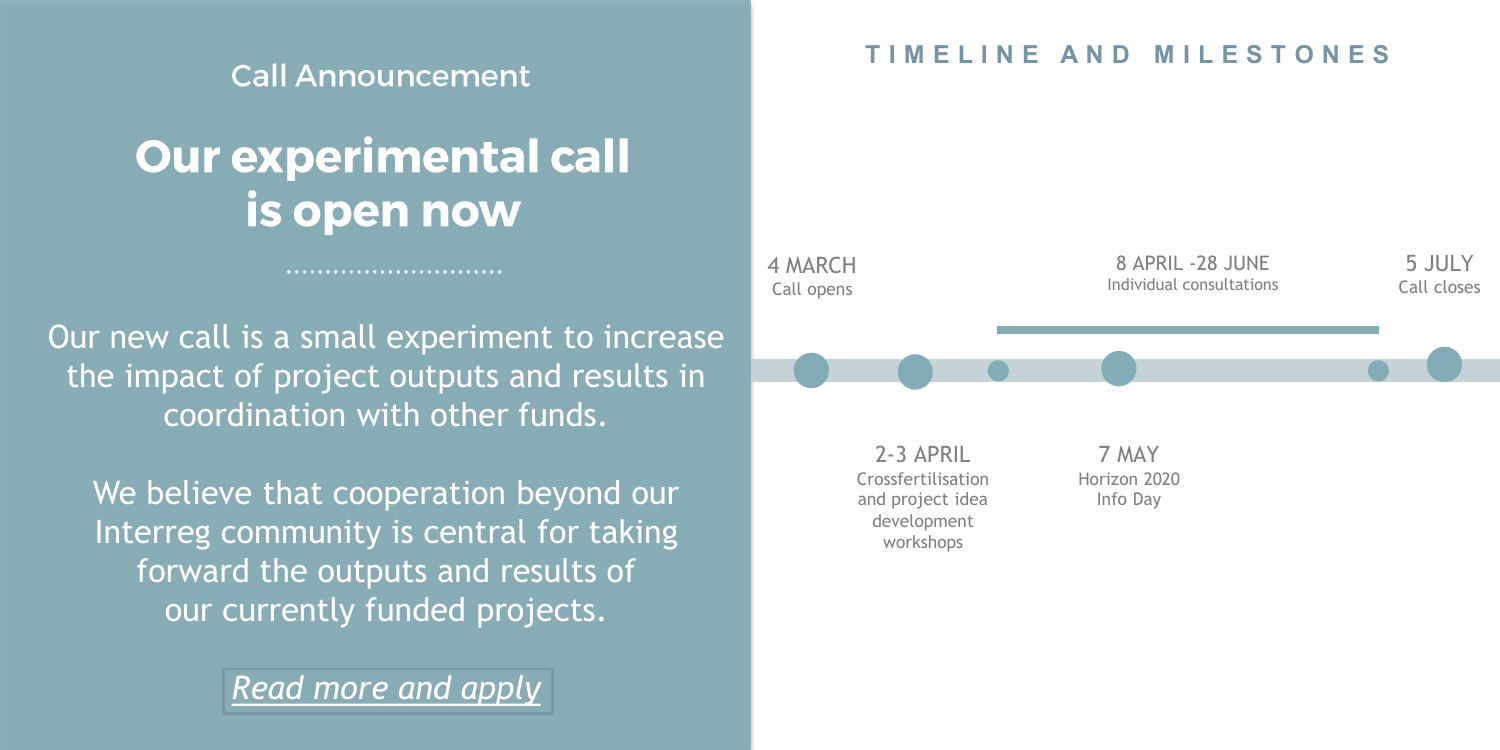

**Application Package** 

**Find out how to** apply with us

If you are interested in applying to our experimental call, we recommend reading into the application manual and its annexes.

The manual is shorter than ever. On 43 pages you will find all information you need to know.

*[Download the manual here](https://www.interreg-central.eu/Content.Node/apply/apply.html#Documents)*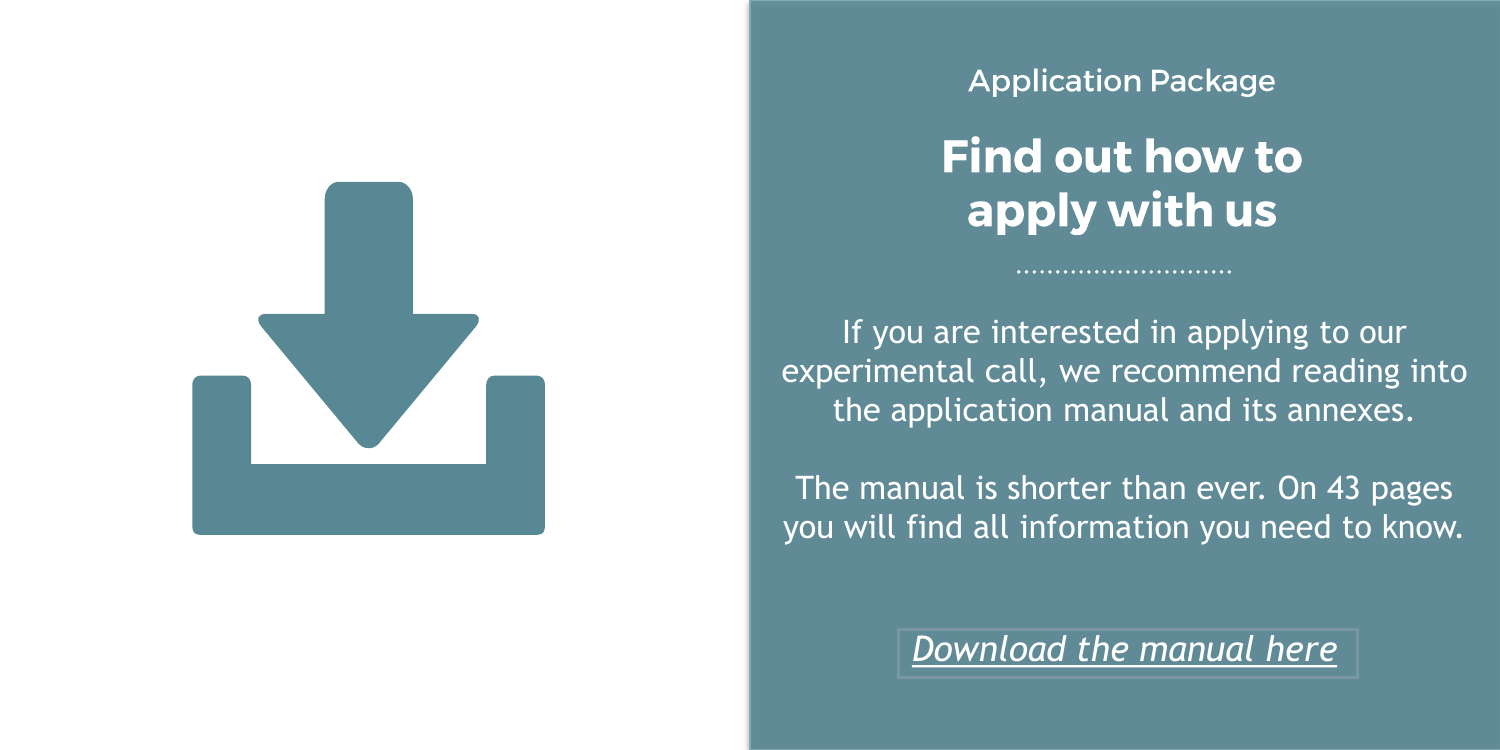**Applicant Support** 

# **Get an overview in** our video tutorials

Do you want to get a quick overview about the call? Or are you already planning to submit a proposal and want to improve your application?

Then have a look at our webinars. These will guide you through key call elements, as well as project and budget development basics.

*[Watch the webinars here](https://www.youtube.com/playlist?list=PLnfEQzGh-PuWCVmGH5WgDAU1nejPGRwl5)*

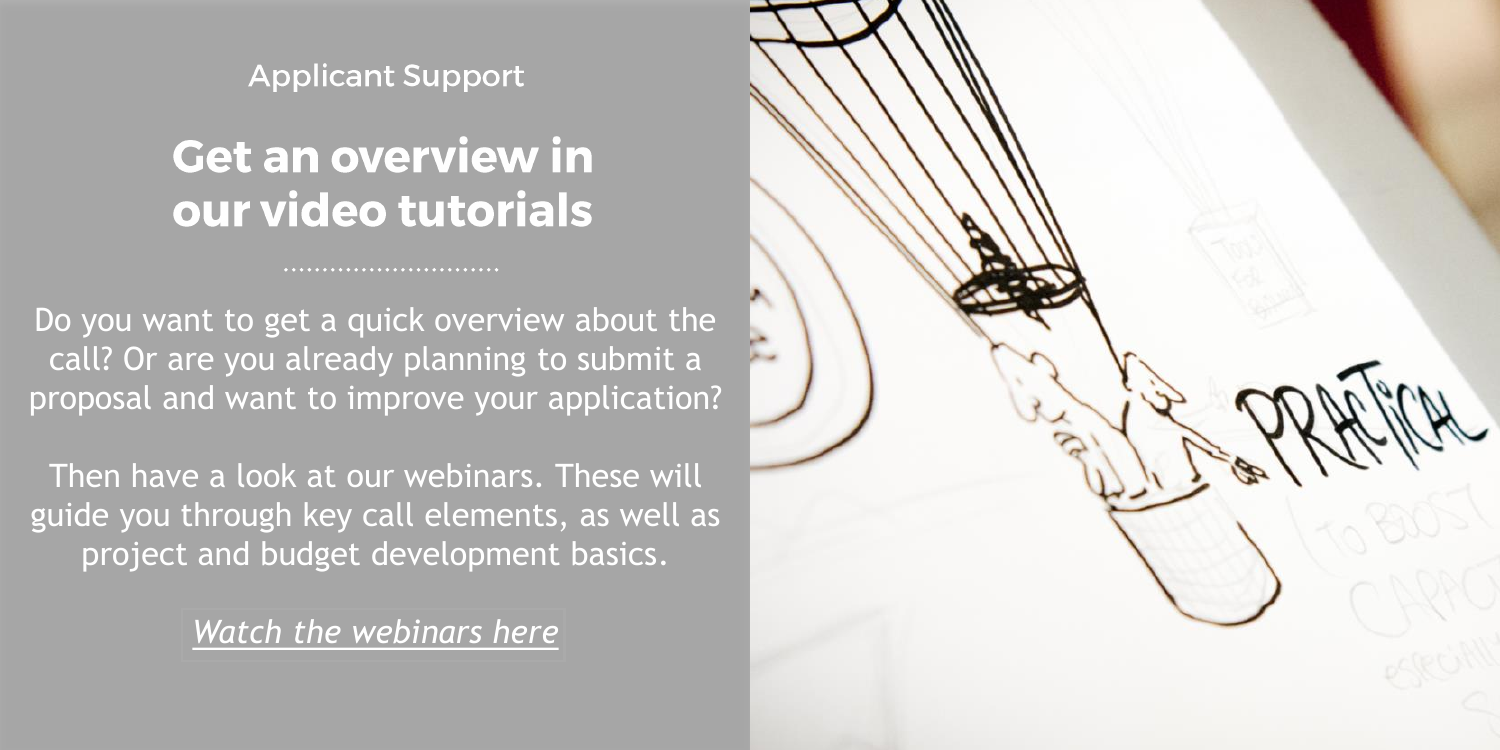

#### **Partner Search**

### Join our online community

Are you searching for relevant partners to realise your project idea? Our Interreg CENTRAL EUROPE Community is a helpful online tool for building your partnership.

This free online community will also help those who want to join existing partnerships.

*[Publish and find project ideas here](https://www.interreg-central.eu/Content.Node/apply/ideas1.html)*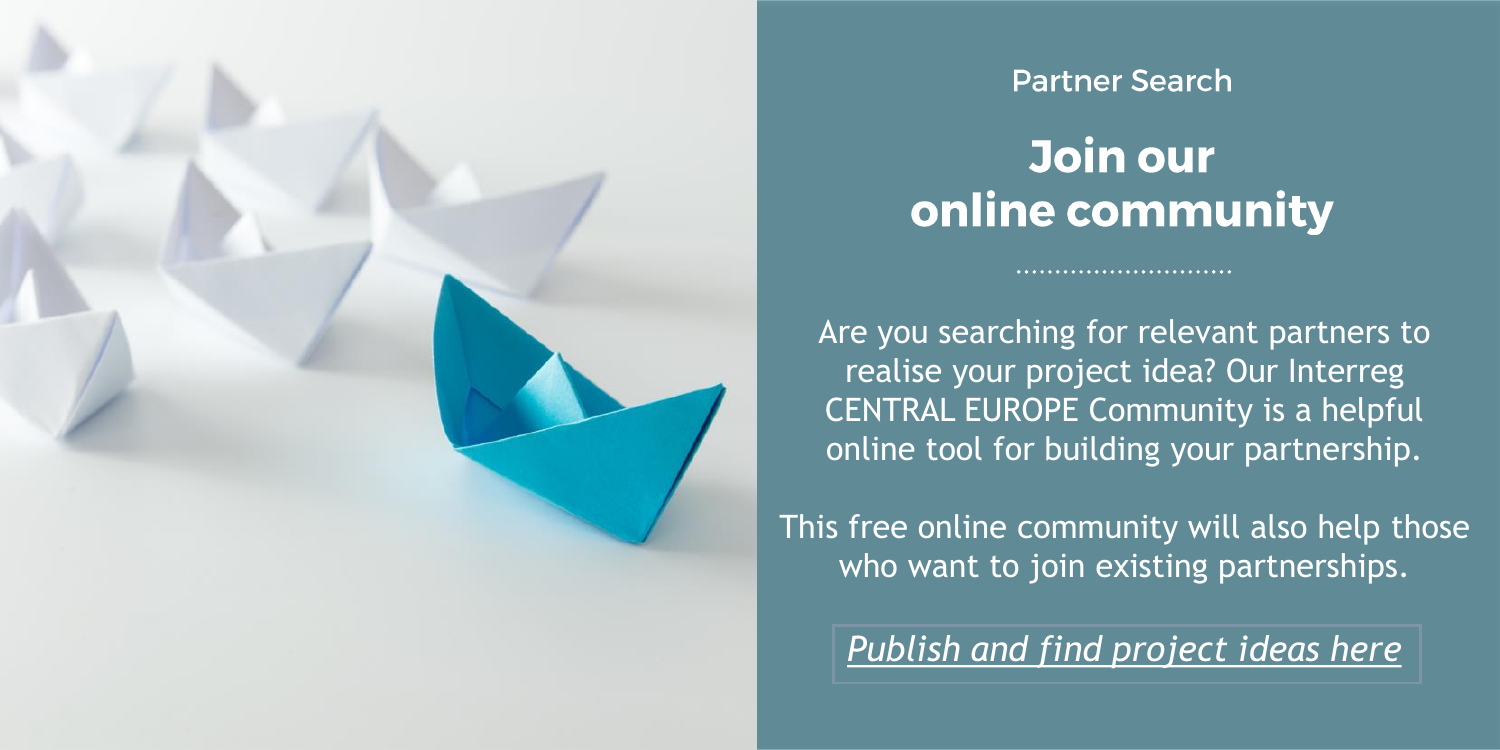**Partner Search** 

### **Become a member of our LinkedIn applicant group**

...........................

In addition to the web community, a partner search LinkedIn group also offers networking opportunities.

With nearly 1 000 members, it provides a platform to discuss and exchange project ideas.

*[Join the group](https://www.linkedin.com/groups/5145214/)*

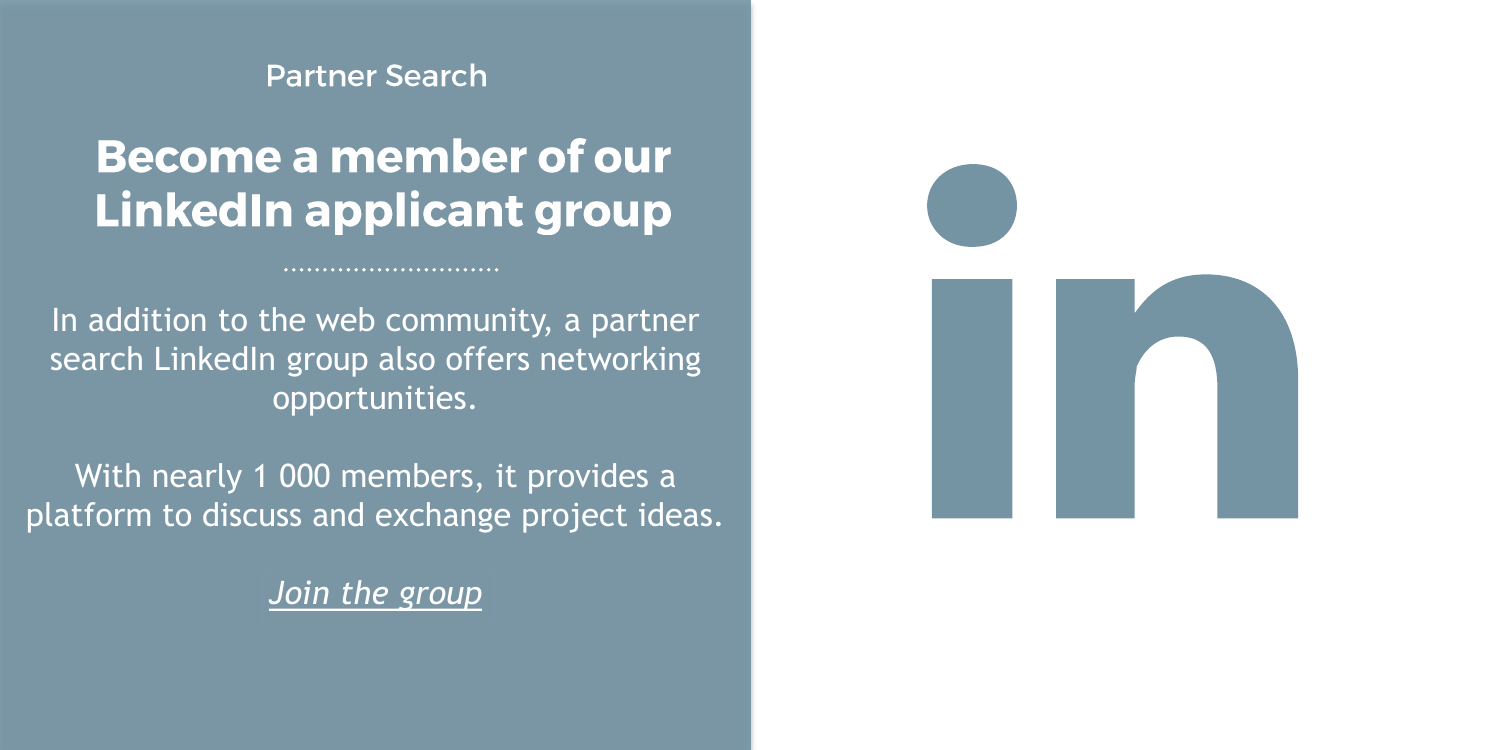

### **Applicant Events**

# We will support your brainstorming on ideas

To support you in developing project ideas and building your partnerships, we will organise national info days and two transnational events:

**Crossfertilisation and idea development** *2-3 April 2019 | Vienna For Interreg CENTRAL EUROPE project partners only*

**Info Day with Horizon 2020 Programme** *7 May 2019 | Brussels*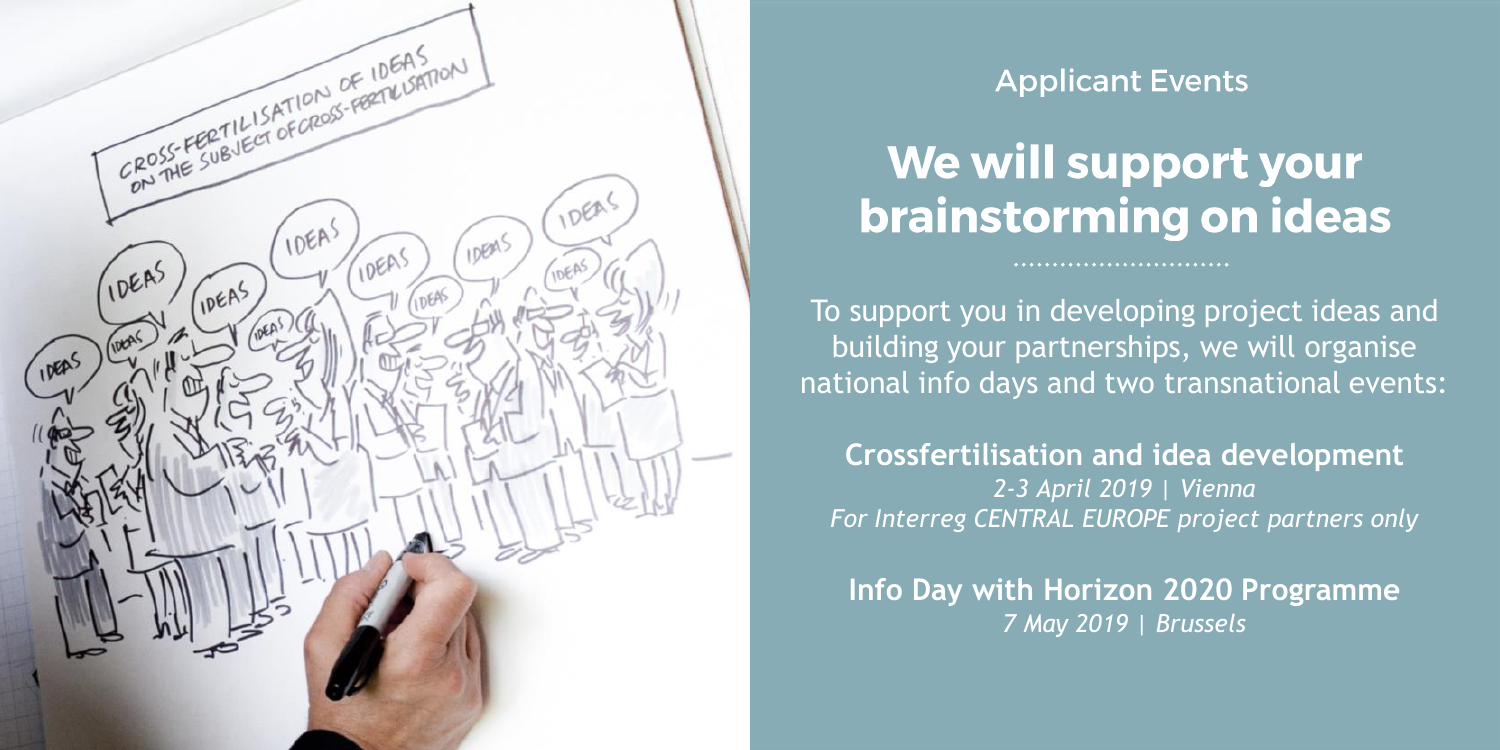**Frequently Asked Questions** 

# You are not alone if not all is always clear

Are you looking for a quick answer to your question about the call? Then check also our FAQ section, where we are collecting the most common questions and provide answers.

You cannot find your answer there? Feel free to also email your questions to our helpdesk at info@interreg-central.eu



### **[Find answers here](https://www.interreg-central.eu/Content.Node/apply/FAQs.html) FREQUENTLY ASKED QUESTIONS**